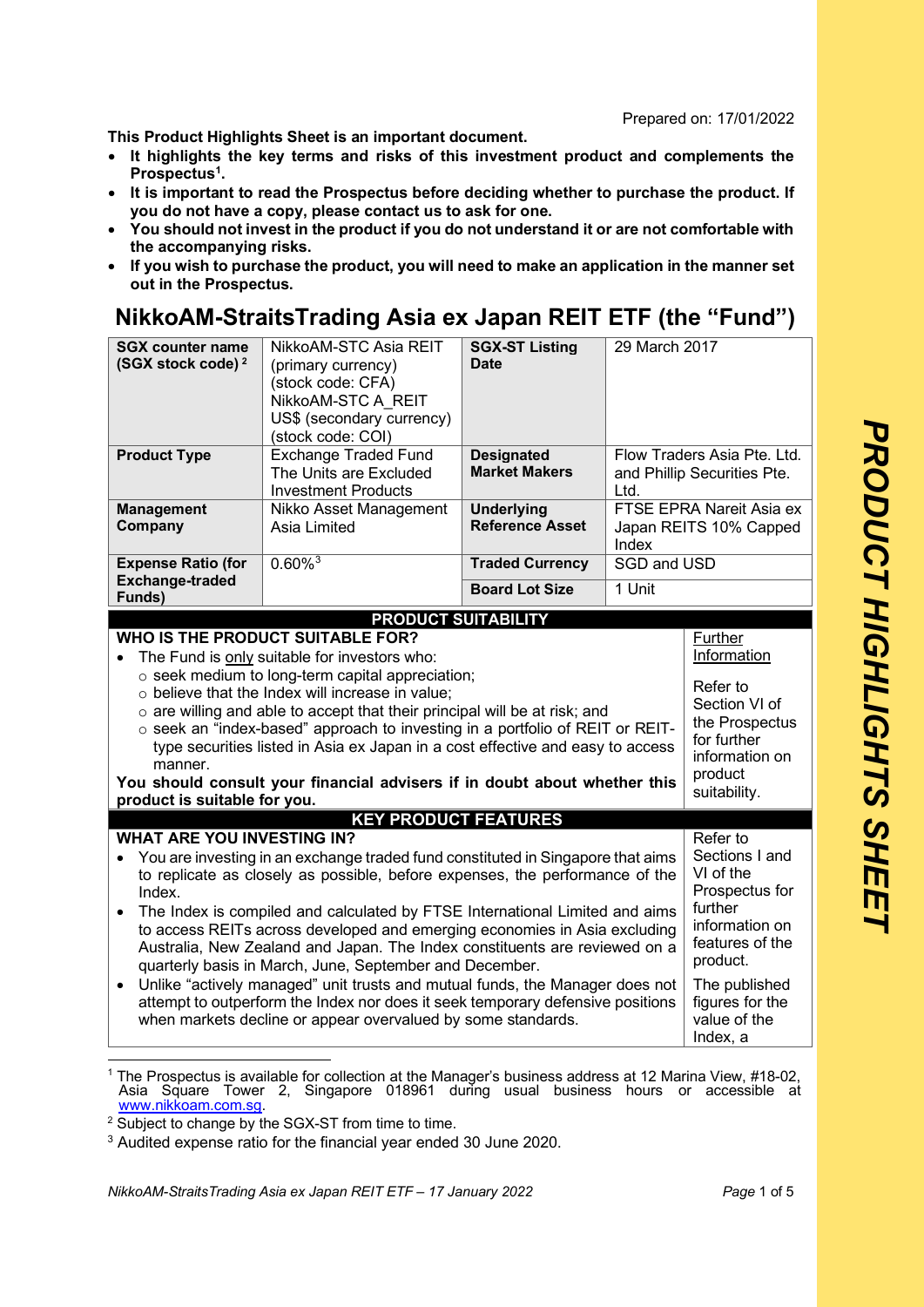|                        | Distributions, if any, will be determined by the Manager. The Manager currently<br>intends to make quarterly distributions, less the expenses of the Fund, to<br>Holders around February, May, August and November of each year (or on such<br>fewer or other dates or months in a year as the Manager may determine, with<br>the prior approval of the Trustee). The Manager will decide whether a<br>distribution is to be made based on various factors, including dividend and/or<br>interest income and/or capital gains derived from the investments of the Fund.<br>In addition to distributions to Holders out of distributable income and/or capital<br>gains, the Manager may make distributions to Holders out of the capital of the<br>Deposited Property in accordance with the provisions of the Trust Deed. Where<br>distributions are paid out of capital, the NAV of the Fund will be reduced and<br>this will be reflected in the redemption price of the Units. Holders redeeming<br>their Units may therefore receive an amount less than their initial investment.<br>Such distributions may also result in reduced future returns to Holders.<br>Notwithstanding the foregoing provisions, so long as the Fund is accorded tax<br>transparency treatment by IRAS in respect of distributions received by the Fund<br>from REITs listed on the SGX-ST ("S-REITs") out of specified income derived<br>by the S-REITs, we shall comply with the Tax Guide and distribute all<br>distributions from S-REITs for any distribution period to Holders by the next<br>distribution date, subject to any other conditions that may be imposed by IRAS<br>in computing the amount of income available for distribution by the Fund.<br>The base currency of the Fund is SGD and the Fund will issue Units<br>denominated in SGD. | description of<br>the Index<br>methodology<br>and latest<br>information is<br>available at<br>http://www.ftse.<br>com/products/in<br>dices/epra-<br>nareit.                                              |
|------------------------|----------------------------------------------------------------------------------------------------------------------------------------------------------------------------------------------------------------------------------------------------------------------------------------------------------------------------------------------------------------------------------------------------------------------------------------------------------------------------------------------------------------------------------------------------------------------------------------------------------------------------------------------------------------------------------------------------------------------------------------------------------------------------------------------------------------------------------------------------------------------------------------------------------------------------------------------------------------------------------------------------------------------------------------------------------------------------------------------------------------------------------------------------------------------------------------------------------------------------------------------------------------------------------------------------------------------------------------------------------------------------------------------------------------------------------------------------------------------------------------------------------------------------------------------------------------------------------------------------------------------------------------------------------------------------------------------------------------------------------------------------------------------------------------------------------------------------------------------|----------------------------------------------------------------------------------------------------------------------------------------------------------------------------------------------------------|
|                        | <b>Investment Strategy</b>                                                                                                                                                                                                                                                                                                                                                                                                                                                                                                                                                                                                                                                                                                                                                                                                                                                                                                                                                                                                                                                                                                                                                                                                                                                                                                                                                                                                                                                                                                                                                                                                                                                                                                                                                                                                                   |                                                                                                                                                                                                          |
| $\bullet$<br>$\bullet$ | The Fund will seek to achieve its investment objective by investing all, or<br>substantially all, of its assets in Index Securities in substantially the same<br>weightings as reflected in the Index (i.e. using a full replication strategy). The<br>Manager may in its absolute discretion also invest the Fund's assets in non-<br>Index Securities to achieve the Fund's investment objective.<br>The Manager will rebalance the Fund's portfolio of investments from time to<br>time to reflect any changes to the composition of, or the weighting of securities<br>in the Index with a view to minimising tracking error of the Fund's overall returns<br>relative to the performance of the Index. Such rebalancing may be in the form<br>of investments in non-Index Securities.<br>The Fund may engage in securities lending or repurchase transactions in<br>accordance with Annex 1 of the Notice on the Sale of Investment Products (for<br>so long as the Units are EIPs), Appendix 1 of the CIS Code and the CPF<br>Investment Guidelines <sup>4</sup> .                                                                                                                                                                                                                                                                                                                                                                                                                                                                                                                                                                                                                                                                                                                                                                     | Refer to<br>Section VI of<br>the Prospectus<br>setting out the<br>description of<br>the investment<br>strategy of the<br>Fund.                                                                           |
|                        | <b>Parties Involved</b>                                                                                                                                                                                                                                                                                                                                                                                                                                                                                                                                                                                                                                                                                                                                                                                                                                                                                                                                                                                                                                                                                                                                                                                                                                                                                                                                                                                                                                                                                                                                                                                                                                                                                                                                                                                                                      |                                                                                                                                                                                                          |
| $\bullet$              | <b>WHO ARE YOU INVESTING WITH?</b><br>The Manager is Nikko Asset Management Asia Limited.<br>The Trustee is HSBC Institutional Trust Services (Singapore) Limited.<br>The Custodian is The Hongkong and Shanghai Banking Corporation<br>Limited.                                                                                                                                                                                                                                                                                                                                                                                                                                                                                                                                                                                                                                                                                                                                                                                                                                                                                                                                                                                                                                                                                                                                                                                                                                                                                                                                                                                                                                                                                                                                                                                             | Refer to<br>Sections II and<br>III of the<br>Prospectus for<br>further<br>information on<br>the role and<br>responsibilities<br>of these entities<br>and what<br>happens if they<br>become<br>insolvent. |
|                        | <b>KEY RISKS</b><br>WHAT ARE THE KEY RISKS OF THIS INVESTMENT?                                                                                                                                                                                                                                                                                                                                                                                                                                                                                                                                                                                                                                                                                                                                                                                                                                                                                                                                                                                                                                                                                                                                                                                                                                                                                                                                                                                                                                                                                                                                                                                                                                                                                                                                                                               | Refer to                                                                                                                                                                                                 |
|                        |                                                                                                                                                                                                                                                                                                                                                                                                                                                                                                                                                                                                                                                                                                                                                                                                                                                                                                                                                                                                                                                                                                                                                                                                                                                                                                                                                                                                                                                                                                                                                                                                                                                                                                                                                                                                                                              | Section IX of<br>the Prospectus                                                                                                                                                                          |

<span id="page-1-0"></span><sup>4</sup> With effect from 1 November 2021, the Fund will be included under the CPF Investment Scheme.

*NikkoAM-StraitsTrading Asia ex Japan REIT ETF – 17 January 2022 Page* 2 of 5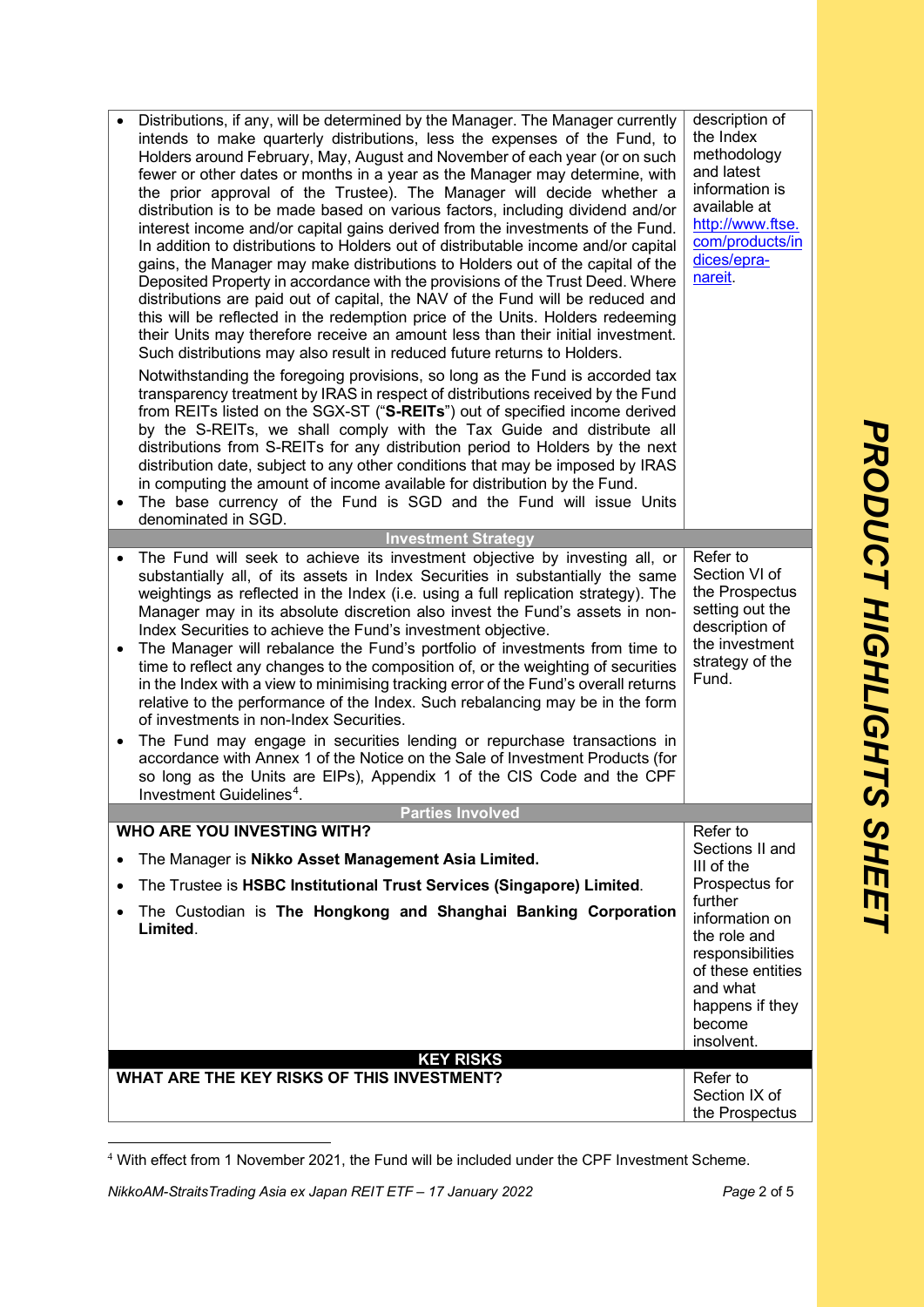| You should be aware that the price of Units can go down as well as up. The<br>for further<br>value of the product and its dividends or coupons may rise or fall. The<br>information on<br>risks of the<br>following are key risk factors that may cause you to lose some or all of your<br>product.<br>investment:                                                                                                                                                                                                                                                                                                                                                                                                                                                                                                                                                                      |                                                                                                                                 |  |  |
|-----------------------------------------------------------------------------------------------------------------------------------------------------------------------------------------------------------------------------------------------------------------------------------------------------------------------------------------------------------------------------------------------------------------------------------------------------------------------------------------------------------------------------------------------------------------------------------------------------------------------------------------------------------------------------------------------------------------------------------------------------------------------------------------------------------------------------------------------------------------------------------------|---------------------------------------------------------------------------------------------------------------------------------|--|--|
| <b>Market and Credit Risks</b>                                                                                                                                                                                                                                                                                                                                                                                                                                                                                                                                                                                                                                                                                                                                                                                                                                                          |                                                                                                                                 |  |  |
| Units may trade at prices other than NAV<br>The secondary market price of Units may sometimes trade above or below<br>$\circ$<br>the NAV per Unit. This deviation is dependent on various factors but will be<br>accentuated when there is a large imbalance between market supply and<br>demand for Units on the SGX-ST. There is a risk that you may not be able<br>to buy or sell at a price close to the NAV per Unit.<br>You are exposed to market risk                                                                                                                                                                                                                                                                                                                                                                                                                            |                                                                                                                                 |  |  |
| The price of securities comprised in the portfolio of the Fund and the Units,<br>and the income from them, may be influenced by political and economic<br>conditions, changes in interest rates, the earnings of the REITs whose<br>securities are comprised in the portfolio and the market's perception of the<br>securities.                                                                                                                                                                                                                                                                                                                                                                                                                                                                                                                                                         |                                                                                                                                 |  |  |
| <b>Liquidity Risks</b>                                                                                                                                                                                                                                                                                                                                                                                                                                                                                                                                                                                                                                                                                                                                                                                                                                                                  |                                                                                                                                 |  |  |
| You are exposed to liquidity risk<br>The extent of market liquidity is dependent on the size and state of the<br>$\circ$<br>markets and therefore affects the Fund's ability to acquire or dispose of<br>assets at the price and time it so desires.<br>You should be aware there is a minimum creation and redemption size<br>$\circ$ Units will only be issued or redeemed in-kind in Creation Unit or Redemption<br>Unit aggregations (currently 500,000 Units, and multiples thereof) or in cash<br>at a minimum of 50,000 Units by or through Participating Dealers.<br>$\circ$ If you do not hold the minimum redemption number of Units (i.e. 50,000<br>Units), you will only be able to realise the value of your Units by selling your<br>Units on the SGX-ST at the prevailing trading price of the Units.                                                                    | Refer to<br>Sections IX and<br>XIII of the<br>Prospectus for<br>situations in<br>which trading of<br>Units may be<br>suspended. |  |  |
| However, do note that the Participating Dealers are under no obligation to<br>$\circ$<br>redeem your Units.<br>Trading in Units on SGX-ST may be suspended or even delisted<br>$\bullet$<br>You will not be able to purchase or sell Units on the SGX-ST during any<br>$\circ$<br>period that the SGX-ST suspends trading in the Units. Subject to the<br>provisions of the CIS Code, the creation and redemption of Units will also<br>be suspended if the trading of Units on the SGX-ST is suspended.<br>The Fund may not be able to continue to meet the requirements necessary<br>$\circ$<br>to maintain the listing of Units on the SGX-ST. The Fund may be terminated<br>if Units are delisted from the SGX-ST.<br><b>Product-Specific Risks</b>                                                                                                                                 |                                                                                                                                 |  |  |
|                                                                                                                                                                                                                                                                                                                                                                                                                                                                                                                                                                                                                                                                                                                                                                                                                                                                                         |                                                                                                                                 |  |  |
| You are exposed to tracking error risk<br>Changes in the NAV of the Fund are unlikely to replicate exactly changes in<br>the Index due to various factors. The Fund's returns may therefore deviate<br>from those of the Index.<br>Risk associated with the investment strategy of the Fund/Lack of<br>$\bullet$<br>discretion by Manager to adapt to market changes<br>Unlike "actively managed" unit trusts and mutual funds, in its management<br>$\circ$<br>of the Fund, the Manager does not attempt to outperform the Index nor does<br>it seek temporary defensive positions when markets decline or appear<br>overvalued by some standards. Accordingly, a fall in the Index may result in<br>a corresponding fall in the NAV of the Fund.<br>You should be aware that your investment in the Fund may be exposed to<br>other risks of an exceptional nature from time to time. |                                                                                                                                 |  |  |
| <b>FEES AND CHARGES</b>                                                                                                                                                                                                                                                                                                                                                                                                                                                                                                                                                                                                                                                                                                                                                                                                                                                                 |                                                                                                                                 |  |  |
| WHAT ARE THE FEES AND CHARGES OF THIS INVESTMENT?<br>Payable directly by you                                                                                                                                                                                                                                                                                                                                                                                                                                                                                                                                                                                                                                                                                                                                                                                                            | Refer to<br>Section VIII of<br>the Prospectus                                                                                   |  |  |

PRODUCT HIGHLIGHTS SHEET *PRODUCT HIGHLIGHTS SHEET*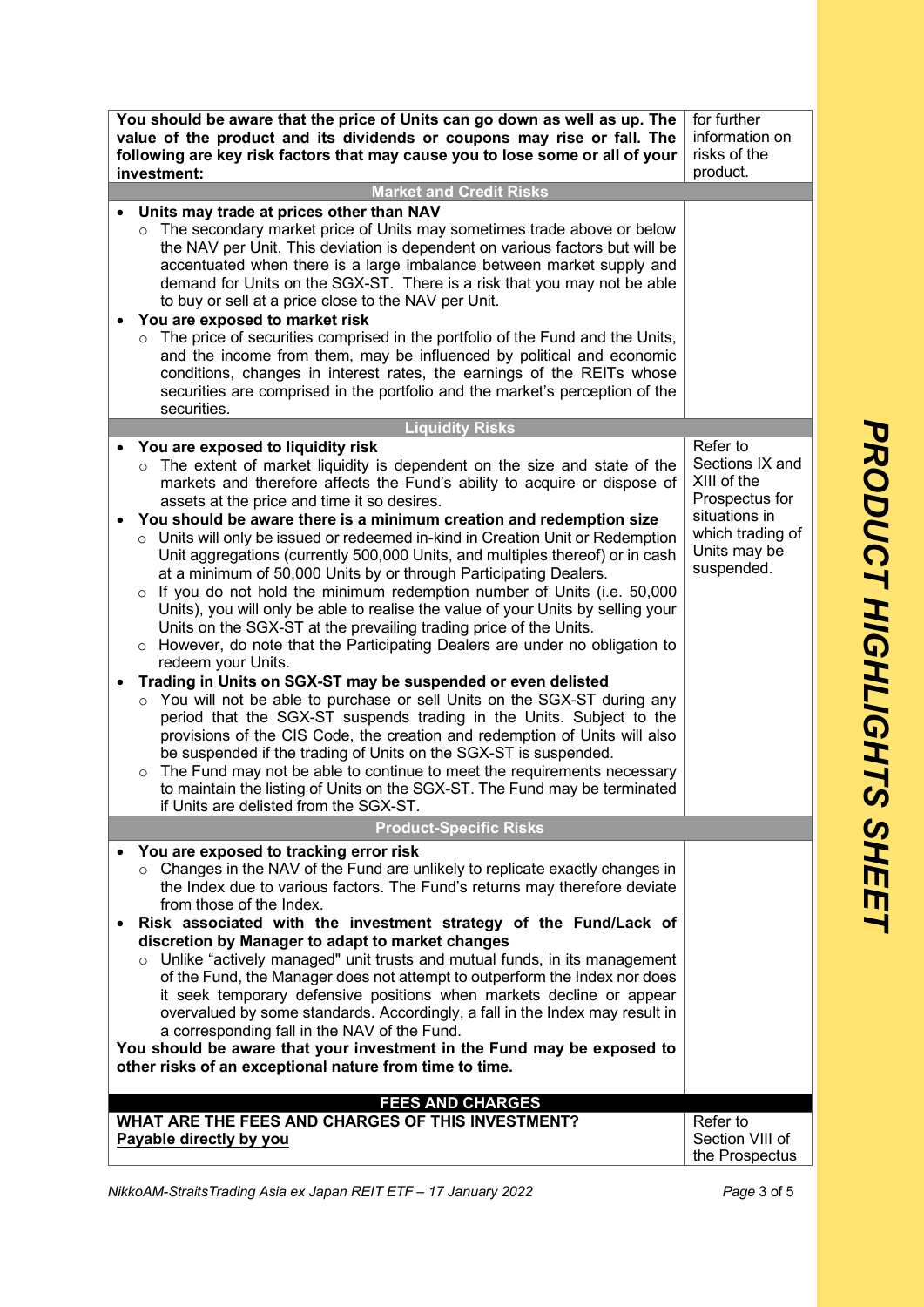|                                                                            | for further<br>• For purchase and sale of Units on the SGX-ST using cash, CPF monies or                                                                             |                                                                                                                                                                                                                                   |                      |
|----------------------------------------------------------------------------|---------------------------------------------------------------------------------------------------------------------------------------------------------------------|-----------------------------------------------------------------------------------------------------------------------------------------------------------------------------------------------------------------------------------|----------------------|
|                                                                            | <b>SRS monies</b>                                                                                                                                                   |                                                                                                                                                                                                                                   | information on       |
|                                                                            | $\circ$ If you deal on the SGX-ST, you will typically not bear any costs related to<br>the creation and redemption of Units. However, you will need to pay brokers' |                                                                                                                                                                                                                                   | fees and<br>charges. |
|                                                                            |                                                                                                                                                                     | commissions, clearing fees and other costs associated with dealing on the<br>SGX-ST. These amounts are subject to your individual agreement with, and<br>are paid directly by you to, your broker, the CDP and your other service |                      |
|                                                                            |                                                                                                                                                                     | providers (including CPF agent banks and SRS operators).                                                                                                                                                                          |                      |
| ٠                                                                          |                                                                                                                                                                     | For subscription and/or redemption of Units in cash by or through                                                                                                                                                                 |                      |
|                                                                            | <b>Participating Dealers</b>                                                                                                                                        | $\circ$ Duties and Charges of up to 0.50% of the subscription or redemption amount                                                                                                                                                |                      |
|                                                                            |                                                                                                                                                                     | (as the case may be) will be payable to the Fund. Normal brokerage and                                                                                                                                                            |                      |
|                                                                            |                                                                                                                                                                     | other fees apply. Please contact your stockbroker for further details.                                                                                                                                                            |                      |
|                                                                            | • For subscription and/or redemption of Units in-kind by or through                                                                                                 |                                                                                                                                                                                                                                   |                      |
|                                                                            | <b>Participating Dealers</b>                                                                                                                                        |                                                                                                                                                                                                                                   |                      |
|                                                                            | $\circ$                                                                                                                                                             | Transaction fee for each creation or redemption request is currently S\$2,000<br>per request (Maximum: S\$5,000 per request). Normal brokerage and other                                                                          |                      |
|                                                                            |                                                                                                                                                                     | fees apply. Please contact your stockbroker for further details.                                                                                                                                                                  |                      |
|                                                                            |                                                                                                                                                                     | Payable by the Fund from invested proceeds                                                                                                                                                                                        |                      |
|                                                                            |                                                                                                                                                                     | The Fund will have to pay the following fees and charges to the Manager,                                                                                                                                                          |                      |
|                                                                            | Trustee and other parties:                                                                                                                                          | Current: 0.50% per annum of the Deposited Property;                                                                                                                                                                               |                      |
|                                                                            |                                                                                                                                                                     | Maximum: 0.70% per annum of the Deposited Property.                                                                                                                                                                               |                      |
|                                                                            | <b>Management</b>                                                                                                                                                   | The Management Fee is retained by the Manager as the                                                                                                                                                                              |                      |
|                                                                            | Fee                                                                                                                                                                 | Manager does not pay any trailer fees with respect to the                                                                                                                                                                         |                      |
|                                                                            |                                                                                                                                                                     | Fund.                                                                                                                                                                                                                             |                      |
|                                                                            | <b>Trustee Fee</b>                                                                                                                                                  | Current: up to 0.04% per annum of the Deposited Property;<br>Maximum: 0.05% per annum of the Deposited Property.                                                                                                                  |                      |
|                                                                            |                                                                                                                                                                     | Subject to a minimum fee of S\$15,000 per annum.                                                                                                                                                                                  |                      |
|                                                                            |                                                                                                                                                                     | The custodian fee payable is subject to agreement between                                                                                                                                                                         |                      |
|                                                                            | <b>Custodian</b>                                                                                                                                                    | the Manager and the Custodian and may amount to or exceed                                                                                                                                                                         |                      |
|                                                                            | fee                                                                                                                                                                 | 0.10% per annum depending on, amongst others, the size of                                                                                                                                                                         |                      |
|                                                                            |                                                                                                                                                                     | the Fund and the number of transactions carried out.                                                                                                                                                                              |                      |
|                                                                            | Administration                                                                                                                                                      | Current: 0.04% per annum of the Deposited Property;<br>Maximum: 0.05% per annum of the Deposited Property.                                                                                                                        |                      |
|                                                                            | fee                                                                                                                                                                 | Subject to a minimum fee of S\$15,000 per annum.                                                                                                                                                                                  |                      |
|                                                                            |                                                                                                                                                                     | Other fees and charges, including <i>inter alia</i> registrar fees may                                                                                                                                                            |                      |
|                                                                            | <b>Other Fees</b>                                                                                                                                                   | each amount to or exceed 0.10% per annum, depending on                                                                                                                                                                            |                      |
|                                                                            | and Charges                                                                                                                                                         | the proportion that each fee or charge bears to the Deposited                                                                                                                                                                     |                      |
|                                                                            |                                                                                                                                                                     | Property.<br>*Based on the audited accounts of the Fund for the year ended 30 June 2020,                                                                                                                                          |                      |
|                                                                            | the transaction costs amounted to approximately 0.11% of the Deposited                                                                                              |                                                                                                                                                                                                                                   |                      |
| Property for the year ended 30 June 2020.                                  |                                                                                                                                                                     |                                                                                                                                                                                                                                   |                      |
|                                                                            |                                                                                                                                                                     | The Manager intends to cap the total expense ratio of the Fund at 0.60% per                                                                                                                                                       |                      |
| annum of the Deposited Property. Any fees and expenses that are payable by |                                                                                                                                                                     |                                                                                                                                                                                                                                   |                      |
|                                                                            | the Fund and are in excess of 0.60% per annum of the Deposited Property will<br>be borne by the Manager and not the Fund.                                           |                                                                                                                                                                                                                                   |                      |
|                                                                            |                                                                                                                                                                     | <b>CONTACT INFORMATION</b>                                                                                                                                                                                                        |                      |
| <b>HOW DO YOU CONTACT US?</b>                                              |                                                                                                                                                                     |                                                                                                                                                                                                                                   |                      |
|                                                                            | may contact our approved distributors listed on our website at<br>You                                                                                               |                                                                                                                                                                                                                                   |                      |
|                                                                            | www.nikkoam.com.sq or call Nikko Asset Management Asia Limited at 1800 535                                                                                          |                                                                                                                                                                                                                                   |                      |

8025.